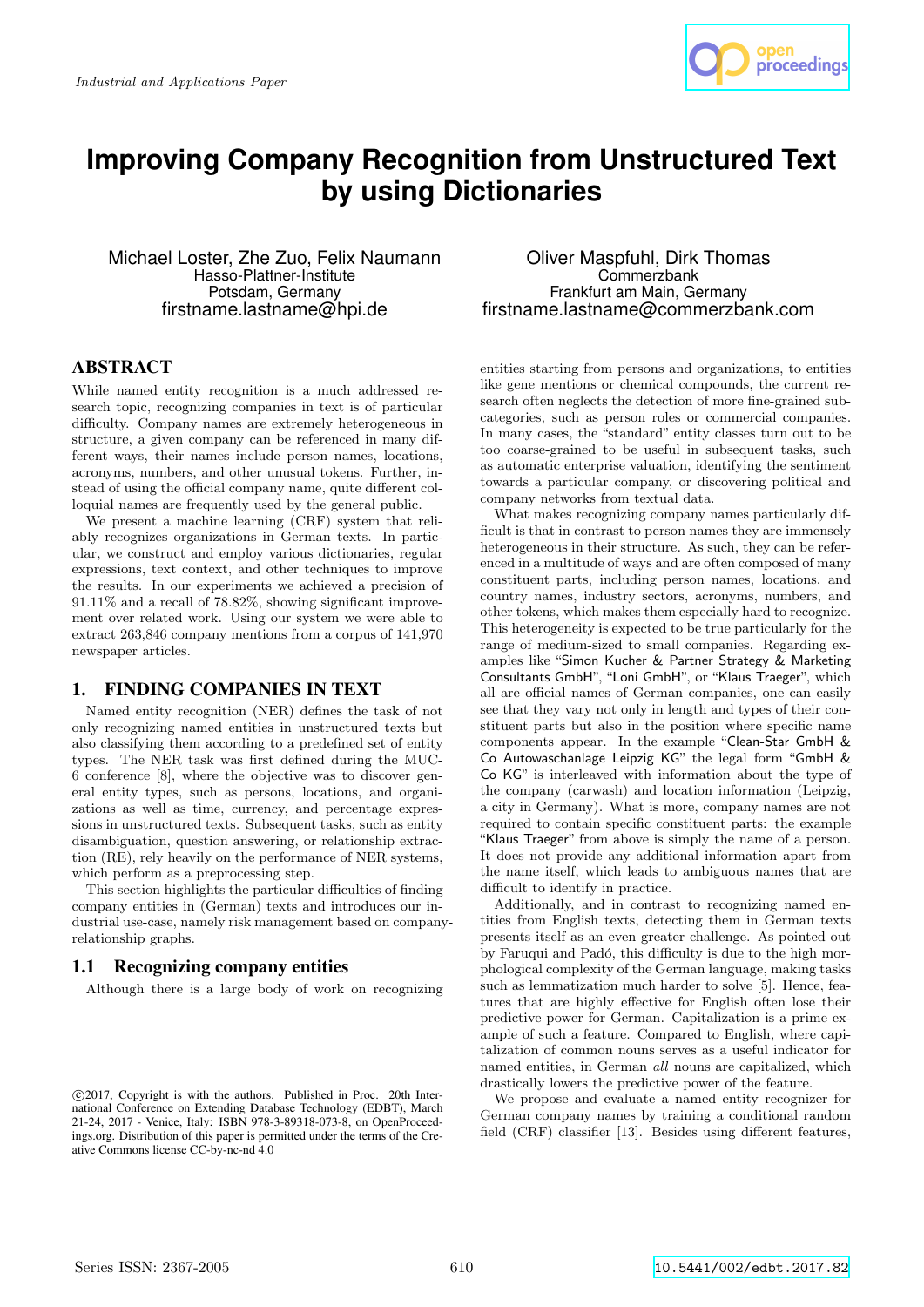

Figure 1: An example of a company graph.

the fundamental idea is to include domain knowledge into the training phase of the CRF by using different real-world company dictionaries. Transforming the dictionaries into token tries enables us to determine efficiently whether the analyzed text contains companies that are included in the dictionary. During a preprocessing step, we use the token trie to mark all companies in the analyzed text that occur in the used trie. In addition, we automatically extend the dictionaries with carefully crafted variants of company names, as we expect them to occur in written text.

### 1.2 Use case: Risk management using company graphs

Among the many possible applications for a companyfocused NER system, we focus on modern risk management in financial institutions as one that would benefit from such a system. Named entity recognition and subsequent relationship extraction from text for the purpose of risk management in financial institutions is particularly important in the context of illiquid risk [1]. Illiquid financial risks basically represent contracts between two individuals, e.g., a bank granting a credit over 1 Mio USD (creditor) to a private company (obligor). Because the risk that the credit-taking company will not honor its repayment obligations cannot be easily transferred to other market participants, assessing the creditworthiness of an obligor is of major importance to the relatively small number of its creditors and other business partners. Also, insights gained by one bank on the obligor's ability to pay back are usually not shared. Hence, obtaining adequate and timely information about non-exchange-listed obligors becomes a difficult task for creditors.

To circumvent this difficulty, financial institutions rely on the so-called "insurance principle": pooling a huge number of independent gains or losses ultimately results in the diversification of risk, which in turn eliminates almost all of it. Unfortunately, risk mitigation based on the insurance principle relies on the independence assumption between individual gains or losses. At the latest with the financial crisis of 2008/2009, this low dependency assumption has turned out to be devastatingly wrong. Information on the economic dependency structure between contracting parties and assets can be seen as the holy grail of financial risk management.

Traditionally, the internal and external data sources used to assess credit risk focus on individual customers, not on the relationships between them. Dependency information is inferred from exposure to common risk factors and thus is inherently symmetric. Direct non-symmetric dependencies, such as supply chains, are not captured.

Fortunately, with the growing amount of openly available data sources, there is justified hope that dependency modeling becomes significantly easier by leveraging this vast amount of data. Sadly, most of those data sources are textbased and require considerable effort to extract the contained knowledge about relationships and dependencies between the entities of interest. The desired outcome of such an extraction effort can be organized in a graph as shown in Figure 1. The figure shows an example of an actual company graph. To be able to automatically extract such graphs from large amounts of unstructured data, a reliable NER system constitutes the first decisive prerequisite for a following relation extraction step.

As pointed out at the beginning, the described use case is merely one of many possible use cases, others might include semantic role labeling, machine translation, and question answering systems.

### 1.3 Contributions and structure

We address the problem of recognizing company names from textual data by incorporating dictionary matches into the training process using a feature that represents whether a token is part of a known company name. Our evaluation focusses on analyzing the impact of using a perfect dictionary and different real-world dictionaries, as well as the effects of different ways to integrate the knowledge contained in the dictionaries on the performance of the NER system. In particular, we make the following contributions:

- Creation of a NER system capable of successfully recognizing companies in German texts with a precision of  $91.11\%$  and a recall of  $78.82\%.$
- Analysis of the impact of various dictionary-based feature strategies on the performance of the NER.

The remainder of this paper is organized as follows: Section 2 discusses related work, while Section 3 presents the baseline configuration for the CRF. In Section 4 we give an overview of the text corpus and the dictionaries we used. We describe the key data structures and technical aspects of the approach in Section 5. Finally, Section 6 presents our experimental results and Section 7 concludes the paper.

#### 2. RELATED WORK

Since its first appearance on the MUC-6 conference [8], the problem of named entity recognition (NER) has become a well-established task leading to many systems and methods that have been developed over time [16]. Before discussing the differences of our approach to the most related approaches, we start by giving an overview of the related work.

Most existing NER systems can be classified into rulebased  $[3, 21]$ , machine learning-based  $[15, 27]$ , or hybrid systems [10, 22]. While rule-based systems make use of carefully hand-crafted rules, machine learning approaches tend to train statistical models, such as Hidden Markov Models (HMM) [27] or Conditional Random Fields (CRF) [13], to identify named entities. Hybrid systems combine different methods to compensate their individual shortcomings. They try to incorporate the best parts of the applied methods to reach a high system performance.

Currently, many approaches to the NER problem rely on CRFs [5, 12, 15]. One of the most popular and freely avail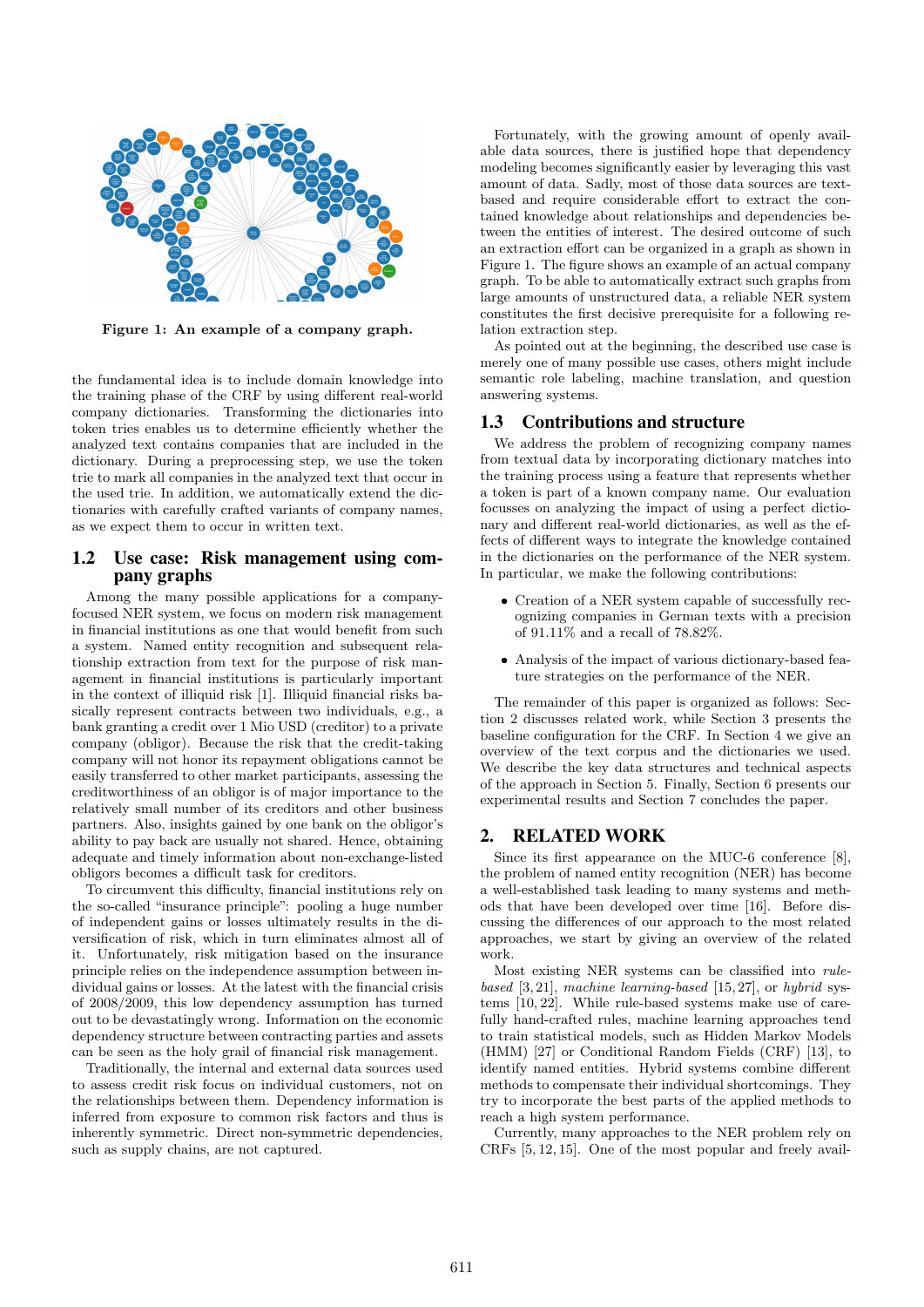able NER choices for English texts is the Stanford NER system [6]. It recognizes named entities by employing a linearchain CRF to predict the most likely sequence of named entity labels. While this system shows good performance on English texts, it's performance values decrease when applied to German texts. This effect has also been pointed out by Benikova et al. [2], who argue that German NER systems are not on the same level as their English counterparts despite the fact that German belongs to the group of well-studied languages. This difficulty arises from the fact, that the German language has a very rich morphology, making it especially challenging to identify named entities. Besides the already mentioned problem of capitalization, the German language is capable of creating complex noun compounds like "Vermögensverwaltungsgesellschaft" (asset management company) or "Industrieversicherungsmakler" (industry insurance broker), which make the application of traditional NLP methods even harder.

Nonetheless, German NER systems exist, and some were presented at the CoNLL-2003 Shared Task [23]. With the participating systems achieving  $F_1$  scores between 48% and 73%, the winning system [7] obtained an overall  $F_1$ -measure of 72.41% on German texts and 64.62% on recognizing organizational entities. Since the creation of systems for the CoNLL-2003 Shared Task more than ten years ago, one of the most successful NER systems for the German language was introduced by Faruqui and Padó [5]. It reaches overall  $F_1$  scores between 77.2% and 79.8% by using distributional similarity features and the Stanford NER system. Even more recently, additional German NER systems were presented at the GermEval-2014 Shared Task [2]. The GermEval Shared Task specifically focuses on the German language and represents an extension to the CoNLL-2003 Shared Task. The three best competing systems were ExB [9], UKP [19], and MoSTNER [20]. All of them apply machine learning methods, such as CRFs or Neural Nets, which leverage dependencies between the utilized features. Additionally, they use semantic generalization features, such as word embeddings or distributional similarity to alleviate the problem of limited lexical coverage, which, according to [26], is triggered by the often insufficient corpus size used in the training phase of statistical models. To summarize the performance of these systems, they operate in the range of 73% to 79%  $F_1$ -measure.

Considering the role of dictionaries in the process of building NER systems, Ratinov and Roth [18] argue that they are crucial for achieving a high system performance. The process of automatically or semi-automatically creating such dictionaries from various information sources has been addressed by [11, 18, 24]. Their research focuses on automatically creating large dictionaries, also known as gazetteers, from open and freely available data sources, such as Wikipedia. The general idea is to establish and assign category labels for each word sequence representing a viable entity by using the information contained in corresponding Wikipedia articles. According to [24], dictionaries can be separated into two different classes, so-called trigger dictionaries, which contain keywords that are indicative for a particular type of entity, and entity dictionaries, which are comprised of the entire entity labels. For example, a trigger dictionary for companies would most likely contain legal-form words for companies, such as "GmbH" (LLC) or "OHG" (general partnership), whereas an entity dictionary would contain the entire representation of the entity itself, e.g., "BMW Vertriebs GmbH". For our approach we decided to employ entity dictionaries, because there are many openly available data sources from which they can be constructed. Similar to semantic generalization features, features generated from dictionaries aim to mitigate the unseen word problem resulting from the low lexical coverage of statistically learned models.

Many systems make use of dictionaries to increase their performance. All systems mentioned above use dictionaries at some point in their process [9, 19, 20]. Most of the currently existing systems integrate the knowledge contained in dictionaries by constructing features that represent a dictionary lookup. Since each dictionary accounts for a particular type of entity, the constructed feature encodes to which dictionary the word currently under classification belongs and, therefore, implicitly provides evidence for its correct classification. These features are subsequently used in the training process of statistical models, such as CRFs or HMMs.

Another way of integrating dictionary knowledge into the training process of an NER system is described by Cohen and Sarawagi [4]. They present a semi-Markov extraction process capable of classifying entire word sequences instead of single words. By doing so, they effectively bridge the gap between NER methods that sequentially classify words and record linkage metrics that apply similarity measures to compare entire candidate names.

While the previously mentioned systems focus on detecting entities belonging to the entity class"organization", which, apart from companies, includes sports teams, universities, political groups, etc., our system, driven by our use case, specifically excludes such entities and solely focuses on detecting commercial companies. By using a preprocessing step that utilizes external knowledge from dictionaries, we annotate already known companies, which enables us to construct a feature that we use to train a CRF classifier. We concentrate on integrating the knowledge contained in the dictionary into the training process of the classifier. In this way, we use dictionaries from different sources and examine their impact on the overall system performance. Additionally, we report on strategies to integrate the domain knowledge provided by the dictionaries into the training process.

## 3. CONDITIONAL RANDOM FIELDS AS NER BASELINE

For the construction of our company-focused NER sys $tem, we use the CRFSuite Framework<sup>1</sup> to implement a con$ ditional random field model (CRF), as one of the most popular models for building NER systems.

For the baseline configuration of the system, we used various features, such as n-grams, prefixes and suffixes, that are based on those used in the Stanford NER system [6]. Besides regarding different window sizes for each feature, we considered a variety of additional features, for example a token-type feature reducing the type of a token to categories like InitUpper, AllUpper etc., a feature that concatenates different prefix and suffix lengths for each token or features that try to capture some specific characteristic of German company names. However, these features did not result in additional improvements of our baseline configuration. In the end we arrived at a baseline configuration that consists of the following features:

<sup>1</sup>http://www.chokkan.org/software/crfsuite/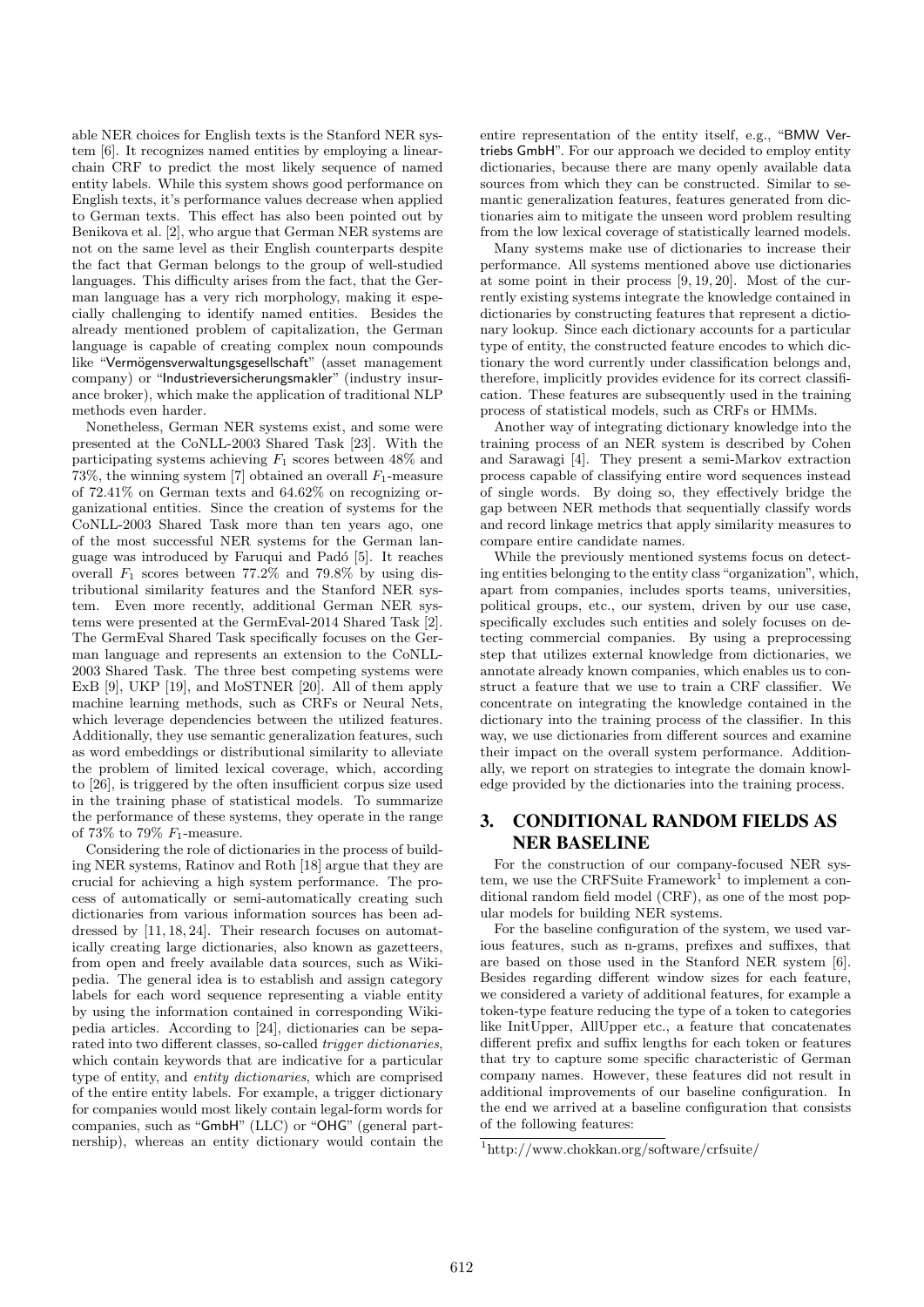|             |  | The auto maker VW AG is now                              |         |  |         |
|-------------|--|----------------------------------------------------------|---------|--|---------|
| words:      |  | $w_{-3}$ , $w_{-2}$ , $w_{-1}$ , $w_0$ , $w_1$ , $w_2$ , |         |  | $w_3$ , |
| $pos-tags:$ |  | $p_{-2}, p_{-1}, p_0, p_1, p_2,$                         |         |  |         |
| shape:      |  | $S_{-1}$ , $S_0$ , $S_1$                                 |         |  |         |
| prefixes:   |  | $pr_{-1}, pr_0,$                                         |         |  |         |
| suffices:   |  | $su_{-1}, \quad su_0,$                                   |         |  |         |
| $n$ -grams: |  |                                                          | $n_0$ , |  |         |

Here, the  $w$  symbol encodes the word token features of a text with its subscript marking the position of a token. Thus,  $w_0$  refers to the current token whereas  $w_{-1}$  and  $w_1$ refer to the previous and next tokens, respectively. The symbols  $p$  and  $s$  represent the part-of-speech and word shape features with analog subscript notation.

For the creation of POS tags we used the Stanford loglinear part-of-speech tagger [25]. As the name suggests, the shape feature condenses a given word to its shape by substituting each capitalized letter with an X and each lower case letter with an  $x$ . Thus the word "**Bosch**" would be transformed to "Xxxxx". We also added prefix and suffix features  $(pr, su)$  for the current and previous word. These features generate all possible prefixes and suffixes for the specific word. As the last feature we include the set  $n_0$  of all  $n$ -grams of the term with n between 1 and the word length of the current word. This feature set yielded the best performance metrics for our baseline configuration without adding any external knowledge besides POS tags.

The baseline system achieves an  $F_1$ -measure of 80.65%. More detailed performance metrics of the baseline are presented later in Table 2, in the context of our overall experiments.

# 4. CORPUS & DICTIONARIES

Before describing our approach in Section 5, we introduce and examine the text corpus and the different information sources we used for building our dictionaries.

### 4.1 Text corpus

Our evaluation corpus consists of 141,970 documents containing approximately 3.17 million sentences and 54 million tokens. The documents were collected from five German newspaper websites, namely Handelsblatt, Märkische Allgemeine, Hannoversche Allgemeine, Express, and Ostsee-Zeitung. We intentionally selected not only large, national newspapers but also smaller, regional ones; we observe that larger newspapers have a tendency to report more about larger companies or corporations, while the regional press also mentions smaller companies due to their locality in the region. Thus, we expect to increase our chances of discovering smaller and middle tier companies (SMEs) in the long tail by using regional articles in our training process. We extract the main content from the articles by using jsoup<sup>2</sup> and hand-crafted selector patterns, which give us the raw text without HTML markup. Using our final NER system, we were able to extract a total of 263,846 company mentions from this corpus.

### 4.2 Dictionaries

To build our dictionaries we used two official information sources: the Bundesanzeiger (German Federal Gazette)<sup>3</sup> and the Global Legal Entity Identifier Foundation (GLEIF), which hosts a freely available company dataset<sup>4</sup>. Additionally, we used DBpedia<sup>5</sup> to account for large businesses and the German Yellow Pages $<sup>6</sup>$  to cover middle-tier and local busi-</sup> nesses. To simulate a best-case scenario, we composed a "perfect" dictionary containing all manually annotated companies from our testset. Finally, our last dictionary consists of the union of all dictionaries except the perfect one. Although the information sources discussed below contain many different attributes, we use only the company name for the creation of each dictionary.

Bundesanzeiger (BZ). The Bundesanzeiger is the official gazette for announcements made by German federal agencies. Among other things in contains official announcements from companies of various legal forms, such as corporations, limited liability companies, and others including those of foreign companies. Regarding this function, the role of the Bundesanzeiger, as well as the information it provides, is comparable to the U.S. Federal Register. By crawling the BZ company announcements we obtained 793,974 company names, their addresses, and their commercial register ID.

GLEIF (GL). The Global Legal Entity Identifier Foundation (GLEIF) was founded by the International Financial Stability Board<sup>7</sup> in 2014. It is a non-profit organization set up to aid the implementation of the Legal Entity Identifier (LEI). The LEI is designed to be a globally unambiguous, unique identifier for entities that partake in financial transactions. In this context, the dataset of legal entities assigned with a unique LEI is made available for public use by GLEIF. An entry in the provided dataset is, among other data, comprised of the LEI number, legal name, legal form, and address of a legal entity. At the time of writing, the dataset consists of 413,572 legal entities from all global countries that have been assigned a LEI. The subset for German legal entities (GL.DE) consists of 42,861 entries.

DBpedia (DBP). The DBpedia project is an effort to systematically extract information from Wikipedia and provide it to the public in a structured way [14]. Structuring the data contained in Wikipedia pages enables us to use query languages like SPARQL to answer complex queries based on data originated from Wikipedia. We queried for the names of all companies contained in the German DBpedia database, yielding a dictionary of 41,724 entries. The resulting dataset contains only companies that have a corresponding Wikipedia page. Thus, we expect that most of the collected company names in this dataset belong to larger, more important companies. Since the extracted names originating from Wikipedia pages, they are very often already in their colloquial form. Also, the dataset contains some additional aliases, such as "VW" for the "Volkswagen AG", which are difficult to generate automatically.

Yellow Pages (YP). As a marketing solutions provider, the German Yellow Pages maintains a large company register, which mainly contains information about small and middle-tier businesses. Using the web pages provided by the register, we were able to extract information, such as the company name, address, email address, phone number, and industrial sector for each company listed in the Yellow

<sup>2</sup>https://jsoup.org

<sup>3</sup>https://www.bundesanzeiger.de

 $4$ https://www.gleif.org

<sup>5</sup>http://wiki.dbpedia.org

<sup>6</sup>http://www.gelbeseiten.de

 $7$ http://www.fsb.org/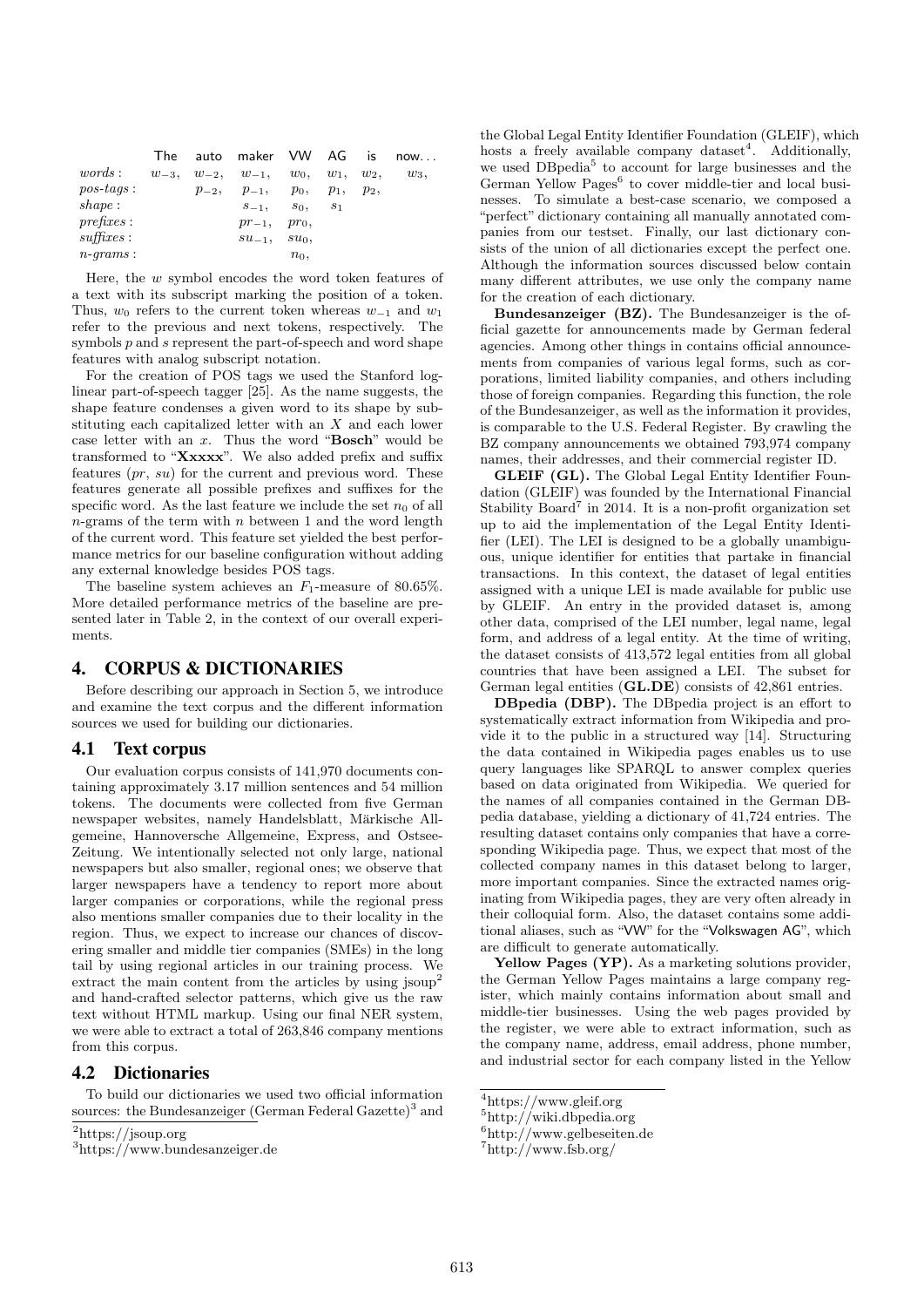Pages. The dataset consists of 416,375 company entries.

Perfect Dictionary (PD). For evaluation purposes, we manually labeled company mentions in 1,000 documents (see Sec. 6.1 for details). The perfect dictionary contains exactly the 2,351 manually annotated companies from our training and testset. Because of their origin, the company names contained in this dictionary are already in their colloquial form. Hence, by using this dictionary in our approach, we were indeed able to correctly identify all companies occurring in our testset. Furthermore, this dictionary enables us to simulate the best case scenario in which the dictionary is comprised of all companies occurring in our testset.

All aforementioned dictionaries contain large sets of German company names, so we expect them to overlap. To gain a better understanding of our dictionary's coverages, we computed their mutual containment. We calculated the overlaps using exact match and a fuzzy match. The latter constitutes a more realistic matching scenario accounting for typos and other noise. For computing the matches we applied the method described in [17]. Summarizing their approach, the authors compute the similarity between two strings by splitting them up into n-grams and using similarity measures like Dice, Jaccard, or cosine similarity to determine their similarity using a threshold  $\alpha$ . For our calculations we chose a trigram tokenization of the strings and cosine similarity as our metric. We calculated the fuzzy overlaps using different thresholds, and observed that a value of  $\theta = 0.8$  performs best on our data.

The pairwise overlaps are shown in Table 1 on the left for exact matches and on the right for fuzzy matches. Surprisingly, even in the case of fuzzy overlaps, the highest overlap was only 11.24%, namely between the BZ and the GL dictionary. All other overlaps were below this value, except in cases where they were contained in each other (GL.DE⊂GL). The exact matching overlaps scored even lower with a maximum overlap of 1.37%.

We identified three possible reasons for these low overlaps. The first and most obvious reason is that our quite simplistic fuzzy matching is not sufficient to recognize many correct matches. Secondly, each of the dictionaries favors a different kind of company names and company sizes. For example, the DBpedia dictionary contains mostly colloquial names whereas the Bundesanzeiger refers to companies using their full legal name. Finally, the dictionaries where crawled at slightly different points in time, hence some of them may contain companies that no longer exist and are thus missing from the other dataset. As a consequence, we created an additional dictionary where we combined all of the mentioned dictionaries into one:

All Dictionaries (ALL). This dictionary is the union of all company names from all other dictionaries. In total it comprises 1,713,272 company names.

# 5. COMPANY RECOGNITION USING **GAZETTEERS**

Named entity recognition (NER) is a sequence labeling task that aims to sequentially classify each word in a given text as belonging to a specific class, e.g., person or company. As mentioned, we make use of the CRFSuite Framework to construct our NER system. First, we describe our alias generation process, which extends the given dictionaries, in Section 5.1. Then, Section 5.2 describes how we create the dictionaries and how we efficiently integrate the contained domain knowledge into the training process of the CRF.

### 5.1 Alias generation

Unfortunately, company names acquired from web sources contain noise, such as country names, legal forms, and other spurious terms. That is, they often differ significantly from their colloquial names. Here the "colloquial name" is to be understood as the name by which a company is commonly referred to in text. For example, while "Dr. Ing. h.c. F. Porsche AG" represents the official company name of the automobile manufacturer, we most often refer to the company by its colloquial name, which is simply "Porsche". Assuming that articles mention companies more frequently by their colloquial name then their official name, it becomes necessary to automatically derive such alternative names, in the following referred to as aliases, from a company's official name.

Regarding the alias generation, special attention should be paid to the fact that one company often possesses more then one alias. Considering again the example from above, the company Porsche has at least four valid and common aliases, namely "Dr. Ing. h.c. F. Porsche AG", "Ferdinand Porsche AG", "Porsche AG", or just plain "Porsche". Furthermore, there are a number of non-trivial aliases that are particularly difficult to anticipate by using an automated process. For example the automobile manufacturer "Volkswagen" is also referred to as "VW" or even "die Wolfsburger", referring to the the town of Wolfsburg, in which Volkswagen's headquarters is located.

Our alias generation process consists of the following five steps, using the example of TOYOTA MOTOR<sup>™</sup>USA INC..

|   | Step                     | Example                 |
|---|--------------------------|-------------------------|
|   | Removal of legal form    | <b>TOYOTA</b>           |
|   | designations             | MOTOR™USA               |
| 2 | Removal of special char- | <b>TOYOTA MOTOR USA</b> |
|   | acters                   |                         |
| 3 | Normalization            | Toyota Motor USA        |
| 4 | Country name removal     | Toyota Motor            |
| 5 | Stemming of company      | no change               |
|   | names                    |                         |

Each of the Steps 1–4 yields one new alias for the currently processed company name resulting in four aliases per name. Note that some of the four aliases are identical and identical copies are removed. The fifth and final stemming step adds another five aliases by stemming the company name itself and all previously generated aliases. This means that a maximum of nine aliases could be generated by applying the five processing steps to a given company name.

1 & 2: Legal form & special character cleansing. We start to infer the aliases by using a rule-based approach based on regular expressions to strip away a company's legal form. The regular expressions we use are derived from the description of business entity types, found on Wikipedia<sup>8</sup> . The derivation process consists of looking at the business entity types for selected countries and manually creating regular expressions that are able to match the legal forms of the selected countries. We chose the countries based on the most frequent legal forms occurring in our datasets.

 $^8$ http://en.wikipedia.org/wiki/Types\_of\_business\_entity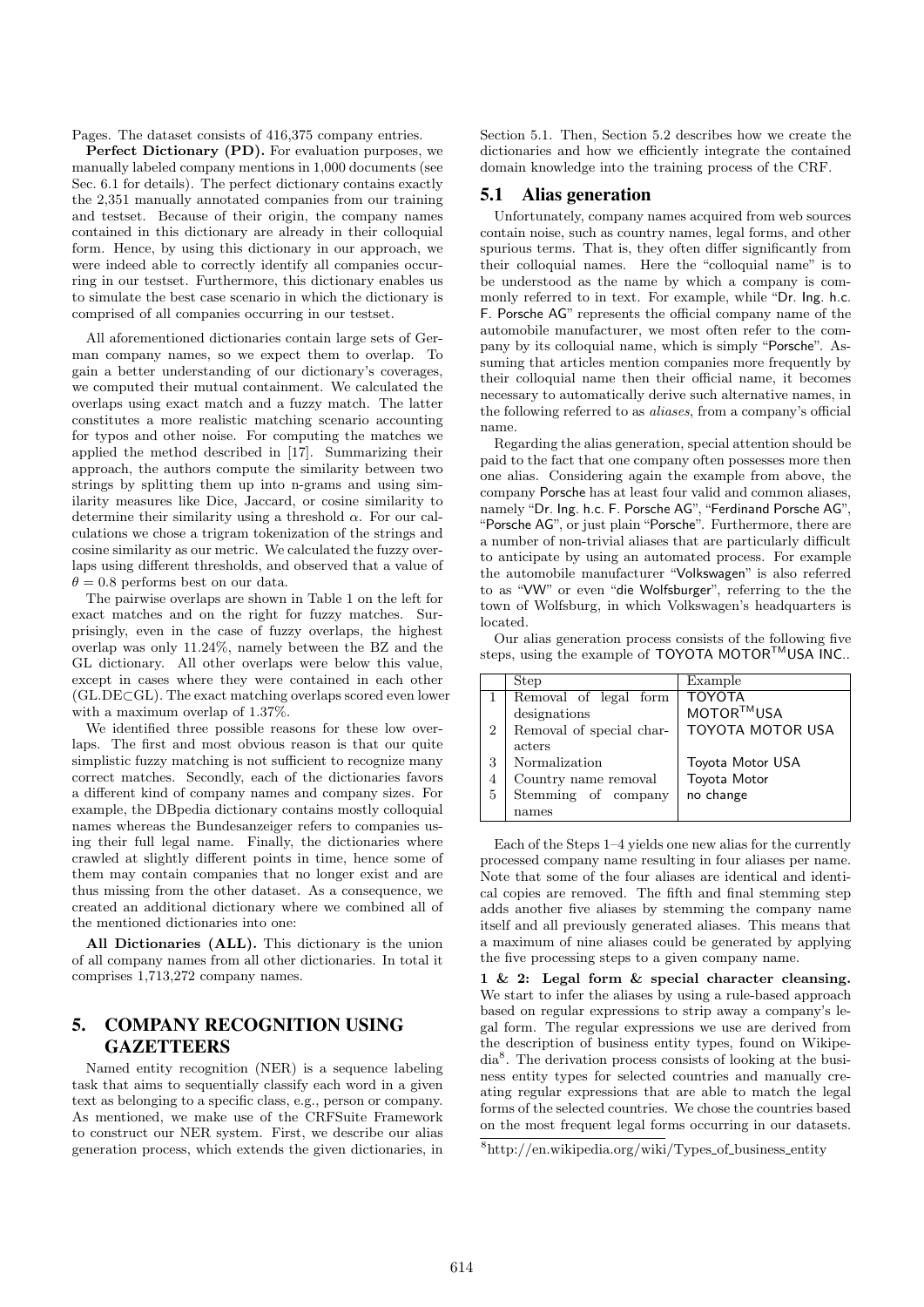| Exact match overlaps |                         |        |         |         | Fuzzy match overlaps (cosine, $\theta = 0.8$ ) |                          |             |        |         |         |              |           |
|----------------------|-------------------------|--------|---------|---------|------------------------------------------------|--------------------------|-------------|--------|---------|---------|--------------|-----------|
|                      | $\mathbf{B} \mathbf{Z}$ | DBP    | YP      | GL      | <b>GL.DE</b>                                   | PD                       | $_{\rm BZ}$ | DBP    | YP      | GL      | <b>GL.DE</b> | <b>PD</b> |
| BZ                   | 796,389                 | -      |         |         |                                                | $\overline{\phantom{a}}$ | 796.389     | 4.746  | 114.958 | 122.308 | 119.514      | 4,900     |
| DBP                  | 333                     | 41.724 |         |         |                                                | $\overline{\phantom{0}}$ | 2.436       | 41,724 | 2.049   | 3,472   | 1.775        | 857       |
| YP                   | 14.689                  | 757    | 416.375 |         |                                                | $\overline{\phantom{0}}$ | 38.170      | 3,141  | 416,375 | 7,988   | 7.741        | 330       |
| GL                   | 16.420                  | 792    | 2,166   | 413,572 |                                                | $\overline{\phantom{a}}$ | 25.419      | 4,569  | 6,546   | 413,572 | 43,838       | 504       |
| GL.DE                | 16.370                  | 452    | 2,130   | 42.861  | 42.861                                         | $\overline{\phantom{0}}$ | 23.372      | 1,907  | 6.128   | 42.861  | 42,861       | 249       |
| ${\bf PD}$           | 62                      | 633    | 105     | 50      | 31                                             | 2,351                    | 232         | 821    | 207     | 248     | 125          | 2,351     |

Table 1: Exact and fuzzy match dictionary overlaps. For instance, of 796,389 BZ entries, only 333 find and exact and 2,436 find a similar entry in DBP.

For example, the business entity types we used to derive the regular expressions for Germany include "Gesellschaft bürgerlichen Rechts (GbR)", "Kommanditgesellschaft (KG)", or "Offene Handelsgesellschaft (OHG)".

Step 2 further cleanses the names by removing various special characters, such as " $\mathbb{R}$ ", "TM" and parentheses.

3: Normalization of company names. In Step 3, we tokenize the company name and "normalize" each token that has a length greater than four characters and is written in all capital letters. This normalization step consists of first lowercasing and then capitalizing each token that matches the aforementioned criterion. As an example, the normalization step would transform "VOLKSWAGEN AG" into "Volkswagen AG" and "BASF INDIA LIMITED" into "BASF India Limited".

4: Country name removal. During fourth step we remove all country names appearing in a company's name using a list of country names and their translations to other languages<sup>9</sup>. Although in general more intricate transformation rules can be created, we found that the ones presented here are sufficient for our purposes.

5: Stemming. Unfortunately, the technique described in the next section, which we employ to verify whether a token sequence is contained in a dictionary has some drawbacks. Using an exact matching strategy to match company names that deviate only slightly from the aliases stored in a dictionary can produce suboptimal results. For example, consider the name "Deutsche Presse Agentur", which can also occur as "Deutschen Presse Agentur", depending on the grammatical context. To mitigate these matching issues, we generate additional aliases by stemming each token in a company's name and all its generated aliases using a German Snowball Stemmer<sup>10</sup>. Using this strategy we generate the alias "Deutsch Press Agentur", which can in turn be used to match both representations of the aforementioned name. Adding the resulting aliases to a dictionary increases the chances to match a slightly varying company name to an entity contained in the dictionary while using an exact match strategy.

Our experiments shall show that using a stemmed dictionary has only a limited impact on the overall system performance. As the concepts of stemming and lemmatization are closely related, we also expect similar performance using a lemmatized dictionary and thus abstain from lemmatization.

### 5.2 Dictionary and feature construction

For the creation of the dictionary, we decided to use entity dictionaries, solely containing entire entity names, instead



Figure 2: An example of a token trie. Double circles indicate final states.

of using trigger dictionaries, which consist mostly of simple keywords. Using this approach simplifies the creation of dictionaries, because we need to add only a given company name to the list, instead of manually creating triggers.

To make use of the information contained in a dictionary during the CRF training process, we create a feature that encodes whether the currently classified token is part of a company name contained in one of the dictionaries. To efficiently match token sequences in a text against a particular dictionary we tokenize a company's official name and all its aliases and insert the generated tokens, according to their sequence, into a trie data structure. During the insertion, we mark the last inserted token of each token sequence with a flag, denoting the end of the inserted name. In this manner, we insert all company names into the token trie. Figure 2 shows an excerpt of such a token trie after inserting some company names. After its creation, the token trie functions as a finite state automaton (FSA) for efficiently parsing and annotating token sequences in texts as companies.

We perform the matches in a greedy fashion by always choosing the longest possible match. The outlined approach is crucial when using entity dictionaries. In contrast to trigger dictionaries which contain only single tokens, entity dictionaries mark the entire token sequence representing an entity (e.g., "Volkswagen Financial Services GmbH") and therefore need to keep track of their matching state to determine if a match occurred.

### 6. EXPERIMENTS

In this section we describe our experiments and present the results generated by our system. In Section 6.1 we discuss the setup of our experiments by introducing our test data, annotation policy, and the validation method used. Our overall goal is to evaluate the effect of using dictionar-

 $^9$ https://en.wikipedia.org/wiki/List\_of\_country\_names\_in\_ various\_languages

 $\rm ^{10}http://snowball.tartarus.org/algorithms/german/$ stemmer.html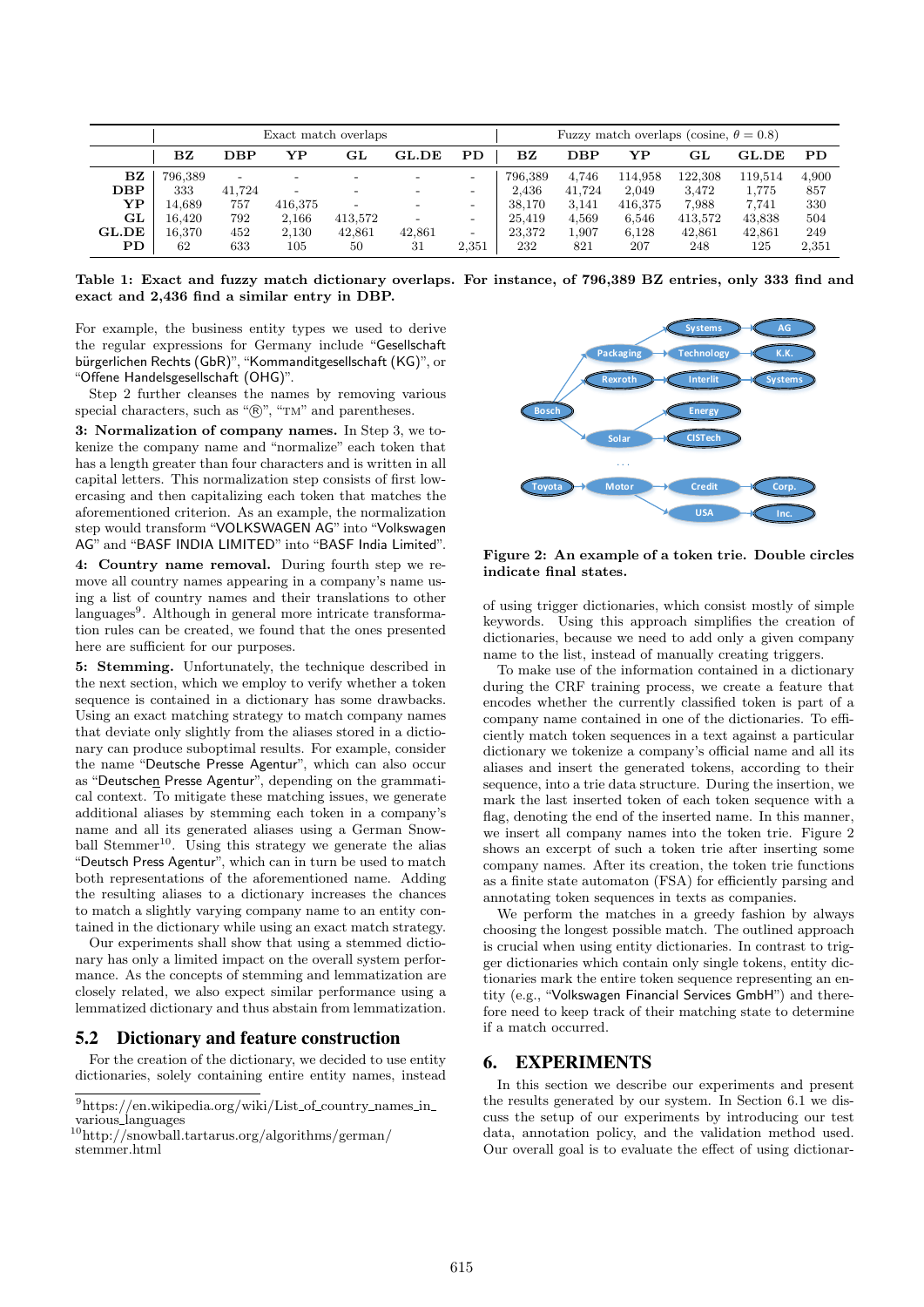ies for NER. Section 6.2 presents the evaluation results of our baseline system without the use of dictionaries, as well as a comparative evaluation against the Stanford NER system. The results of using only the generated dictionaries to discover companies in our test data are discussed in Section 6.3. Section 6.4 then shows and discusses the results of integrating the domain knowledge contained in the dictionaries into our baseline system. Finally, we discuss the case of a perfect dictionary in Section 6.5. The performance results in terms of precision, recall and  $F_1$  measure for all analyzed system configurations can be found in Table 2.

#### 6.1 Experimental setup

For the evaluation of our system we randomly selected 1,000 articles for which we could confirm that they contain at least one company mention. We manually annotated these articles by assigning the company-label to each token representing a company mention in the text. We used a very strict annotation policy for tagging the company names in each document; the goal of the policy is to distinguish between mentions referring to a company and mentions referring to related products, persons, or brands. To this end, we considered the context of a company mention to identify a "real" company like BMW, as opposed to a mention appearing as part of another phrase, such as BMW X6, which we did not annotate. In this case, the token X6 identifies the token BMW as part of a product mention. During the annotation process, we discovered and marked 2,351 company mentions in the chosen documents, each consisting of one or more tokens. Links to the news articles of this corpus together with titles and labeled entities are available at https://hpi.de/en/naumann/projects/repeatability/ datasets/corpus-comp-ner.html.

To evaluate the performance of our system, we performed a ten-fold cross-validation by splitting the annotated documents into ten folds, each fold containing 900 articles for training and 100 articles for testing. For each fold, we measure precision, recall, and  $F_1$ -measure. As usual, the overall performance of the trained model is calculated by averaging the performance metrics over all folds.

We conduct a series of experiments to evaluate our system as well as the impact of different dictionary versions on the systems performance. The results of all experiments are given in Table 2. As our first experiment we compared the performance of our baseline system to the Stanford NER system as described in Section 6.2. Subsequently, we conducted multiple experiments to evaluate the impact of different dictionary versions on the performance of the generated CRF model. Therefore, we generated multiple dictionary versions, which correspond to the rows in Table 2. We created three different dictionary versions for the Bundesanzeiger, GLEIF, GLEIF(DE), Yellow Pages and DBpedia. The first dictionary version contains the original company names obtained from the crawled sources. The second version, marked with "+ Alias", additionally includes all aliases generated by the process described in Section 5.1. The last version, marked with "+ Alias + Stem", also incorporates a stemmed version of each company name and all its generated aliases. We excluded the perfect dictionary from the alias generation process, since it contains the manually tagged colloquial company names. Hence, the approximation of colloquial company names through alias generation is not necessary.

We evaluated each of the generated dictionary versions in two scenarios, illustrated by the two columns "Dict only" and "CRF" in Table 2. In the "Dict only" scenario, described in Section 6.3, we use each dictionary on its own to identify the companies contained in our testset. The "CRF" scenario is discussed in Section 6.4 where we focused on integrating the different dictionary versions into the training process of the CRF and use the generated model to discover company names.

#### 6.2 No dictionaries

We started our experiments by evaluating the baseline configuration introduced in Section 2. Using the basic features mentioned there, we were able to achieve a performance of  $F_1=80.65\%$  without adding any additional domain knowledge to the system (see Table 2 for details).

We additionally compare our baseline system to the Stanford NER system [6] as one of the most popular NER systems. We used the Stanford system to train a new model on the same training and test documents as for our system, using the configuration suggested on their web-page<sup>11</sup>. Using the resulting model, the Stanford system achieves a slightly better  $F_1$  score of 81.76%. This result is 1.36 percentage points below the precision and 2.68 percentage points above the recall metrics, due to slight variations in the features used.

#### 6.3 Dictionaries only

Next, we used the generated dictionaries on their own to discover the company mentions contained in our testset, as described in Section 5.2. The left, "Dict only" part of Table 2 represents the results of our experiments. The highest precision of 74.23% could be achieved by using the Bundesanzeiger dictionary in its original form. Using the DBpedia dictionary in its original form resulted in the highest  $F_1$ measure value of 51.51%. It is worth noting that using this dictionary in combination with our baseline system and the generated aliases also yielded the best results as described in the following section. Not surprisingly, the highest recall of 72.16% was achieved by combining all dictionaries (except PD) that include the generated aliases and the stemmed name versions.

To understand the impact of alias generation, we compare the average recall of all basic dictionaries, which is 22.92%, with the average recall of all dictionary-extended dictionaries, which is 42.97% (data not shown). The difference of 20,06 percentage points is sufficiently high to justify the use of aliases in principle. Analogously, we analyzed stemming. The average improvement caused by using the dictionaries that include aliases as well as the stemmed names accounted for another increase of 0.21%. However, the improvements of recall are accompanied by an average decrease in precision of 13.46% from the no-aliases to the aliases version, and a further decrease by 14.44 percentage points to a total decrease of −18.28% when including the stemmed versions. In summary, we suggest the use of aliases but refrain from including company name stems in a dictionary.

In addition, we experimented with a dictionary that contained only the company names and their stemmed versions, but no aliases, to assess the impact of stemming on the dictionary-only approach. Here, the precision decreased by 18.94 percentage points while the recall increased only by

<sup>11</sup>http://nlp.stanford.edu/software/crf-faq.shtml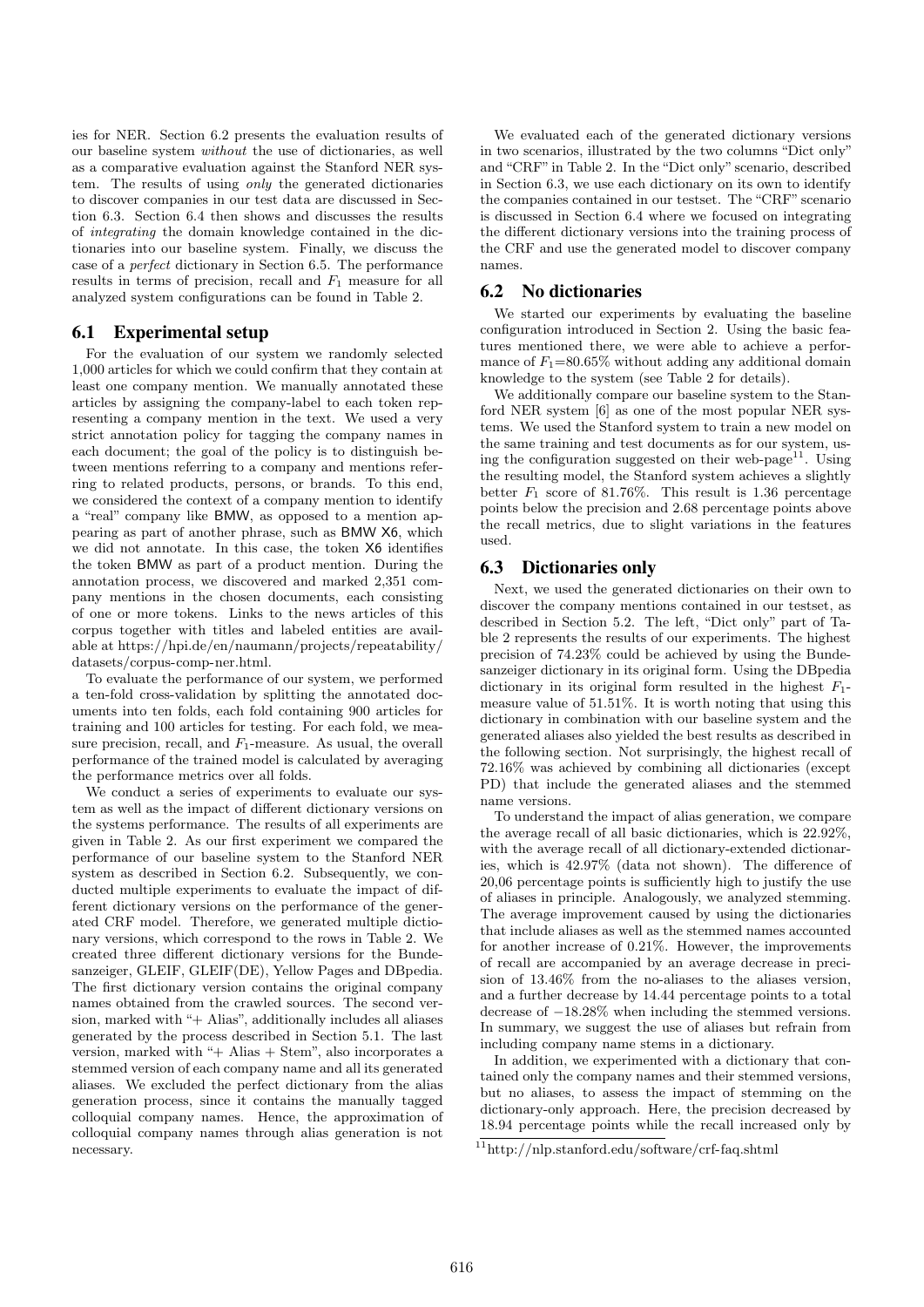| Dictionary                        |                               | Dict only   |                             | CRF                  |                        |                        |  |
|-----------------------------------|-------------------------------|-------------|-----------------------------|----------------------|------------------------|------------------------|--|
|                                   | P                             | $\mathbf R$ | $\mathsf{I}$<br>${\bf F}_1$ | P                    | R                      | ${\bf F}_1$            |  |
| Baseline (BL)                     |                               |             | -                           | 91.38%               | 72.25\%                | 80.65%                 |  |
| Stanford NER                      |                               |             | $\overline{\phantom{0}}$    | 90.02\%              | 74.93%                 | 81.76%                 |  |
| BZ                                | $\overline{\textbf{74.23\%}}$ | 3.23%       | 6.15%                       | 90.90%               | 75.79%                 | 82.63%                 |  |
| $BZ + \text{Alias}$               | 16.20%                        | 39.27%      | 22.91%                      | 91.09%               | 75.74%                 | 82.63%                 |  |
| $BZ + Alias + Stem$               | 6.38%                         | 39.77%      | 10.98%                      | 90.93%               | 76.03%                 | 82.78%                 |  |
| GL                                | 34.61%                        | 2.92%       | 5.37%                       | 90.91%               | 75.76%                 | 82.62%                 |  |
| $GL + Alias$                      | 41.71%                        | $50.55\%$   | 45.67%                      | 90.78%               | 77.43%                 | 83.55%                 |  |
| $GL + Alias + Stem$               | 18.79%                        | 50.77%      | 27.39%                      | 90.83%               | 77.07%                 | 83.36%                 |  |
| GL.DE                             | 68.91%                        | 1.17%       | 2.29%                       | 90.92%               | 75.82%                 | 82.66%                 |  |
| $GL$ DE + Alias                   | 55.78%                        | 21.58%      | 31.02%                      | 90.97%               | 76.89%                 | 83.30%                 |  |
| $GL.DE + Alias + Stem$            | 39.54%                        | 21.58%      | 27.85%                      | 90.83%               | 77.07%                 | 83.36%                 |  |
| $\overline{\text{YP}}$            | 16.11%                        | 15.01%      | 15.53%                      | 91.02%               | 75.88%                 | 82.73%                 |  |
| $YP + \text{Alias}$               | 18.34%                        | 21.26%      | 19.68%                      | 90.92%               | 75.89%                 | 82.67%                 |  |
| $YP + \text{Alias} + \text{Stem}$ | 7.05%                         | 21.34\%     | 10.58%                      | 90.29%               | 75.92%                 | 82.72%                 |  |
| $\overline{DBP}$                  | 63.13%                        | 43.61%      | $\overline{\bf 51.51\%}$    | $\overline{91.25\%}$ | 78.54%                 | 84.40%                 |  |
| $DBP + Alias$                     | 44.18%                        | 53.38%      | 48.29%                      | 91.11\%              | $\boldsymbol{78.82\%}$ | $\boldsymbol{84.50\%}$ |  |
| $\overline{DBP}$ + Alias + Stem   | 29.79%                        | 53.47%      | 38.24%                      | 91.14%               | 78.76%                 | 84.48%                 |  |
| ALL                               | 20.07%                        | 71.56%      | 31.33%                      | 90.60%               | 77.36%                 | 83.43\%                |  |
| $ALL + Alias$                     | 20.11%                        | 71.80%      | 31.39%                      | 90.61\%              | 77.33%                 | 83.41%                 |  |
| $ALL + Alias + Stem$              | 8.15%                         | $72.16\%$   | 14.64%                      | 90.94%               | 76.93%                 | 83.32%                 |  |
| PD (perfect dict.)                | 81.67%                        | 100.00%     | 89.90%                      | 94.68%               | 96.47%                 | 95.56%                 |  |
| PD (perfect dict.) $+$ Stem       | 81.67%                        | 100.00%     | 89.90%                      | 94.68%               | 96.47%                 | 95.56%                 |  |

Table 2: Results of including different dictionaries into the CRF training process

0.08 percentage points (not shown in Table 2). Hence, we conclude that the stemming of company names has a negative impact on the precision of the dictionary-only approach and does not lead to significant improvement of recall.

When averaging over all the different dictionary versions (without PD) we arrive at an overall performance of 32.39% precision and 36.36% recall. Considering these metrics, it becomes clear that a dictionary-only approach is not sufficient for discovering company names in textual data.

Regarding the perfect dictionary, it is interesting to see that while a recall of 100% could be achieved, the precision reached only a maximum of 81.67%, which is owed to false positives. These are mostly of the form mentioned earlier, where a company name is part of a product name or role description (the VW executive was ...). We expect such errors to be eliminated by the combination with the CRF approach, which makes use of a terms's context.

#### 6.4 Combining dictionaries and CRF

We now discuss the results achieved by combining the domain knowledge contained in the dictionaries and the CRF training process. Overall, we were able to improve the overall performance over the no-dictionary and the dictionaryonly approaches, regardless of which dictionary we used. Regarding the right columns of Table 2, we achieved the best results in recall and  $F_1$ -measure by using the dictionary generated from the DBpedia including the generated aliases  $(DBP + Alias)$  data. Using this dictionary, the system was able to reach an  $F_1$  score of 84.50% with precision and recall values of 91.11% and 78.82%, respectively. By combining the colloquial names already contained in the DBpedia dictionary with the additionally generated alias names, we are able to match more companies than with any of the other dictionaries, explaining our high recall. Interestingly, the initial intuition that combining all dictionaries into one would result in the best performance of our system, turned out not to be true. A more concise dictionary, such as DBpedia, yields the slightly better results.

As we have done in the previous section, we calculated the average change in precision, recall, and  $F_1$ -measure. Table 3 shows the average change in performance for gradually evolving our baseline system by including the different dictionary versions. We calculated these values to determine which of the extension steps described in Section 5.1 had the largest impact on system performance. As can be seen, the average change in performance increases significantly moving from the baseline system to a system that uses additional domain knowledge by integrating the basic dictionary version without aliases or stemming. Using additional domain knowledge, the system's precision slightly decreased by 0.45 percentage points, whereas recall and  $F_1$ -measure improved on average by 4.28 and 2.43 percentage points, respectively.

Using the dictionary versions containing the generated aliases for each company name, the system gained on average another 0.26 percentage points in  $F_1$ -measure. With respect to average precision and recall, the recall increased by 0.49 percentage points while precision slightly decreased by 0.02 percentage points. Due to the alias generation process that condenses a given company name according to the rules described in Section 5.1, we were able to increase the recall while at the same time sustaining precision: we achieved a maximum increase of 6.57 percentage points for recall while the precision decreased only slightly by 0.28% using the DBpedia dictionary including generated alias names. The largest increase of 3.85 percentage points in  $F_1$ -measure was also recorded while using the same dictionary. The results suggest that by further improving the alias generation process it should be possible to increase the recall while sustaining high precision.

Regarding dictionaries containing the stemmed version of the original company names and their aliases, we conclude that stemming has only a limited impact; the results produced by including stemmed names are not significantly bet-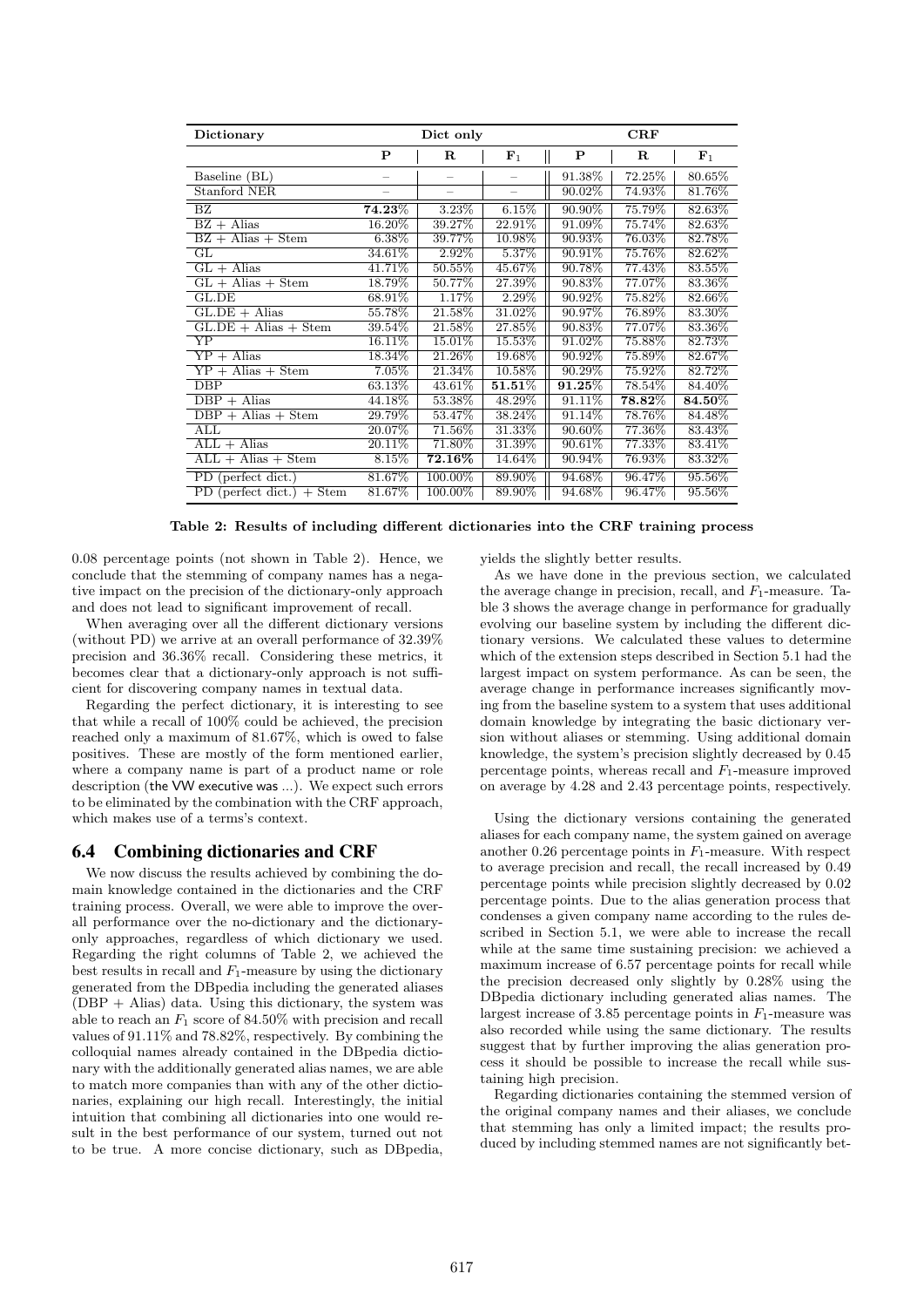| Transition                                               | Avg. Precision Avg. Recall Avg. $F_1$ |           |           |
|----------------------------------------------------------|---------------------------------------|-----------|-----------|
| $BL \longrightarrow BL + Dict$                           | $-0.45\%$                             | $+4.28\%$ | $+2.43\%$ |
| $BL + Dict \longrightarrow BL + Dict + Stem$             | $+0.05\%$                             | $-0.06\%$ | $-0.09\%$ |
| $BL + Dict \longrightarrow BL + Dict + Alias$            | $-0.02\%$                             | $+0.49\%$ | $+0.26\%$ |
| $BL + Dict + Alias \rightarrow BL + Dict + Alias + Stem$ | $-0.09\%$                             | $-0.05\%$ | $-0.01\%$ |

Table 3: Performance change for different dictionary versions, averaged over all dictionaries except PD

ter. For a dictionary version that included only the company names and their stemmed version, the improvements were so low or even negative, that we report only on the average change of using this dictionary in Table 3. As it turned out, the reduction of company names to their stemmed form accounts only for a very limited number of cases. For instance, the airline Lufthansa can be referred to as "Deutsche Lufthansa" or "Deutschen Lufthansa", depending on the grammatical context. By using the common stemmed version ("Deutsch Lufthansa") of these two aliases, it is possible to match both company names. However, such circumstances occur much fewer times for company names than expected.

Because the dictionary feature might add a bias towards labeling known tokens as a company, we also examined how many novel named entities we find, i.e., ones that are not already included in the dictionary. For this experiment, we used each testset in our 10 folds, each consisting of 100 documents not used during the training of the corresponding model. Using the DBpedia including aliases model trained on the remaining 900 documents of each fold, we were able to discover on average 328 company mentions. Examining how many of these company mentions are already contained in the dictionary yielded, that on average  $45.85\%$  ( $\approx 150$  companies) of the discovered companies were already included in the dictionary, whereas the remaining  $54.15\%$  ( $\approx$ 173) were newly discovered. This shows that although the dictionary feature adds a bias towards already known companies, it is still able to generalize to entities which are not part of the used dictionary.

#### 6.5 Perfect dictionary

To simulate a scenario in which the dictionary can be used on its own to identify the company names in a given text, we use the perfect dictionary. As already mentioned in Section 4, the perfect dictionary consists of all manually annotated company mentions from our test and training sets.

Although using this dictionary yields the highest scores for precision, recall, and  $F_1$ -measure, the  $F_1$ -measure does not reach 100%. The reason for this behavior can be explained by our strict annotation policy. By using this annotation scheme it becomes hard for the algorithm to avoid producing false positives. Consider the case of recognizing the airline Boeing in the mentions "Boeing" and "Boeing 747". In both cases "Boeing" would be recognized as a company, producing one true positive and one false positive. Hence, a drawback of our system is that the dictionary feature introduces a bias towards companies contained within the dictionary, inducing some false positives if the dictionary feature turns out to be wrong. This problem translates to all other dictionaries that we use. Therefore, we argue that even under ideal circumstances where the dictionary contains all entities that we want to discover, it is not possible to sustain a high precision value by using the dictionary on its own.

Nonetheless, as can be seen by comparing the results in

Table 2, using dictionaries to incorporate domain knowledge into the CRF method yields superior results over using them on their own to recognize company names. Considering the average precision, recall, and  $F_1$ -measure, the combination of dictionaries and CRF performs significantly better then the pure dictionary approach described in Section 6.3. Integrating the domain knowledge contained in the DBpedia dictionary we achieved a precision of 91.11% and a recall of 78.82%. Regarding the subsequent application or relationship extraction we consider this result as sufficient for recognizing companies in textual data.

### 7. CONCLUSION & FUTURE WORK

We described a named entity recognition system capable of recognizing companies in textual data with high lexical complexity, achieving a precision of up to 91.11% at a recall of 78.82%. Besides creating the NER system, the particular focus of this work was to analyze the impact of different dictionaries containing company names on the performance of the NER system. Our investigation showed that significant performance improvements can be made by carefully including domain knowledge in the form of dictionaries into the training process of an NER system. On average we were able to increase recall and  $F_1$ -measure by 6.57 and 3.85 percentage points, respectively, over our baseline that did not use any external knowledge. Additionally, we showed that applying an alias generation process leads to an increase in recall while sustaining a high precision.

While working with company names, it became increasingly clear that a more sophisticated alias generation process would be needed to handle some of the extremely complex company names. Thus, our future work shall address this issue by including a nested named entity recognition (NNER) step into the preprocessing phase of the dictionary entities. By doing so, we hope to gain semantic knowledge about the constituent parts that form a company name, enabling us to not only increase dictionary quality but to also better determine the colloquial name of a company, which in turn would increase the matches of company names in a given text. Another improvement would be to include entities of different entity types (e.g., brands or products) into the token trie, treating them as a blacklist that can then be used to determine whether a sequence of tokens should be marked as a company or not.

The observation that using the smallest dictionary yielded the best results on our newspaper corpus, could indicate that it is important to match the characteristic of the used dictionary with the characteristic of the text corpus. Thus it could be promising to investigate additional corpora, e.g., legal documents, and determine whether dictionaries that are closer to the characteristic of the new corpora also result in a higher system performance.